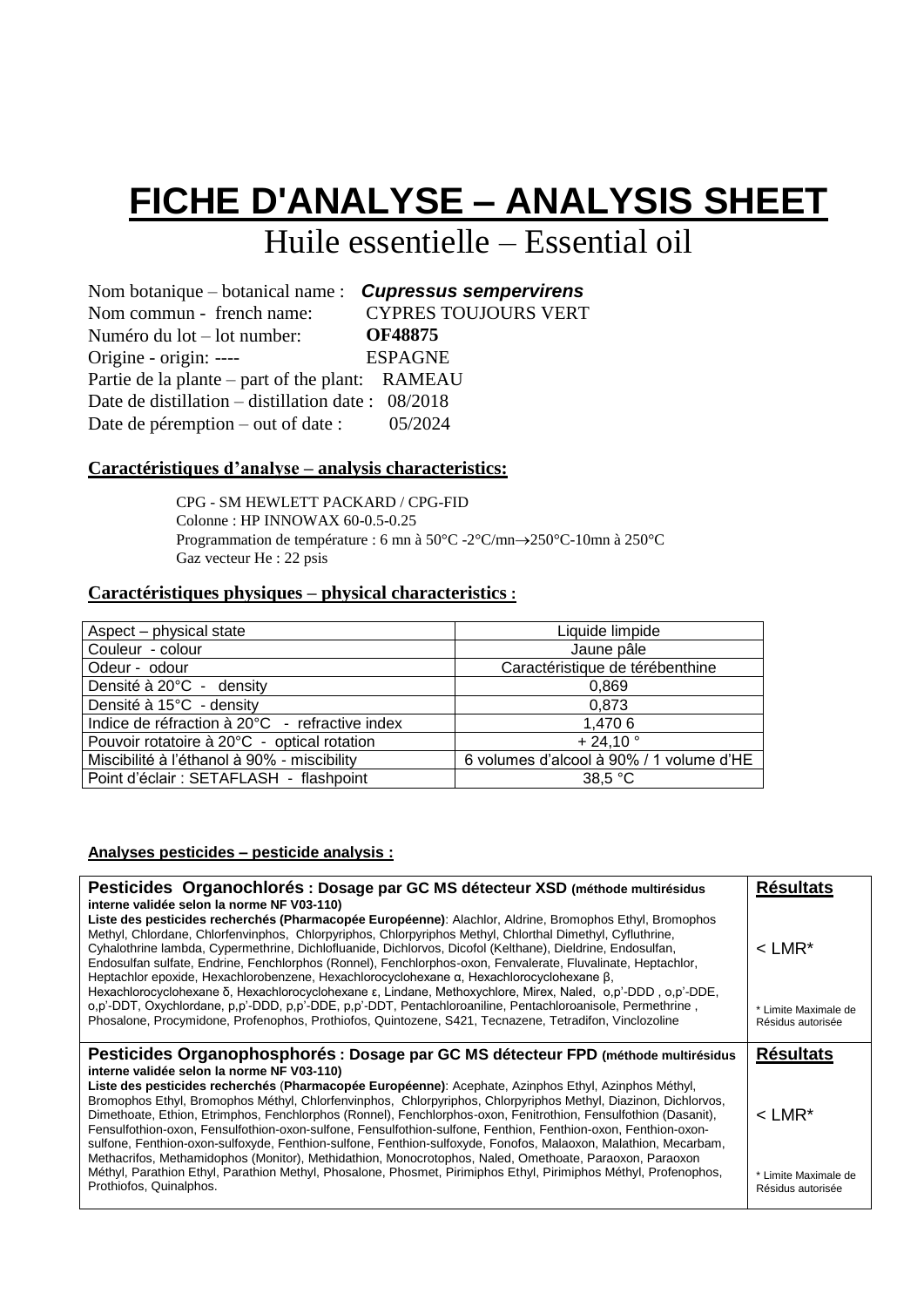### **Profil CHROMATOGRAPHIQUE**

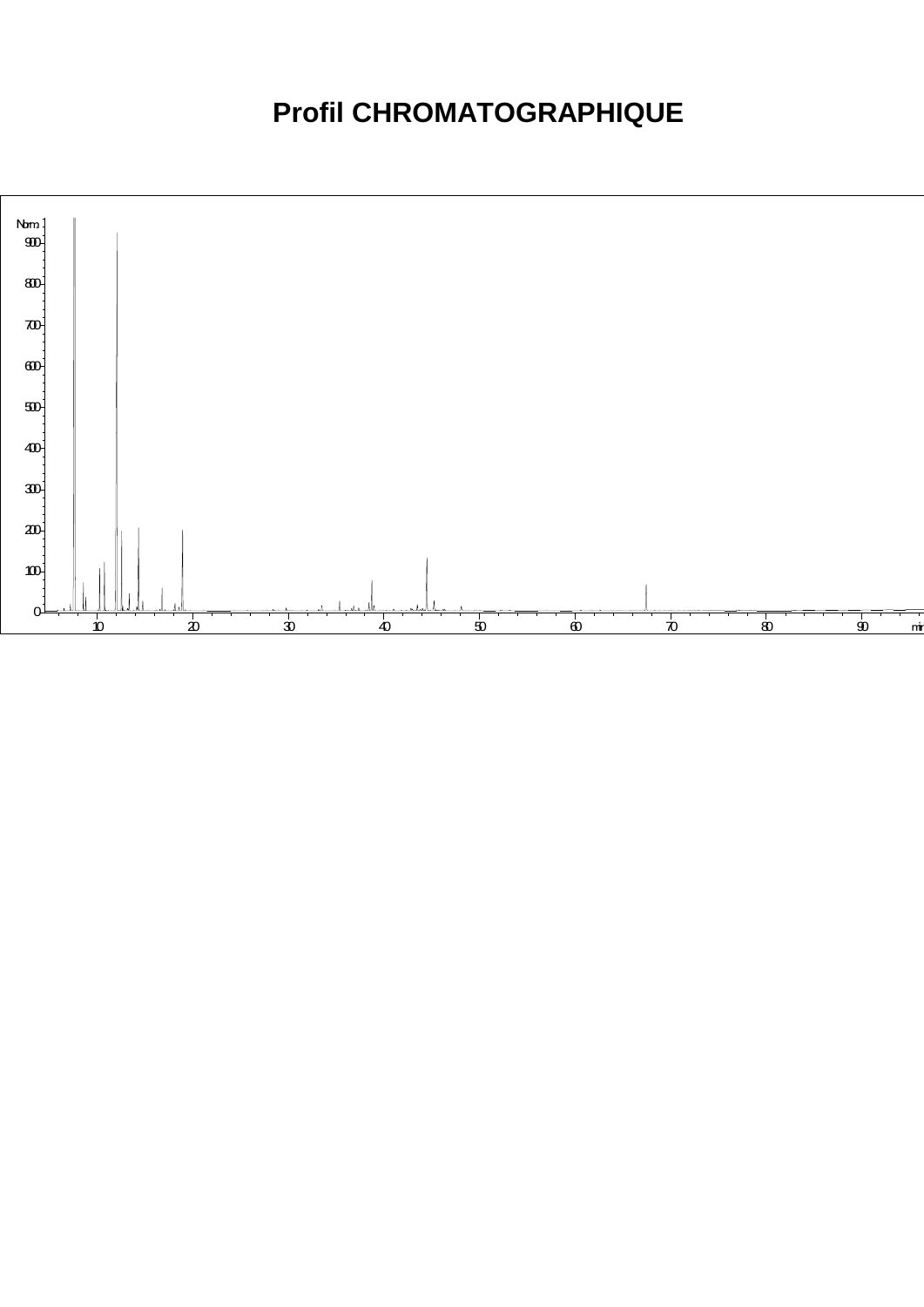### Tableau de résultats 1 : CYPRES LOT OF48875

| <b>Pics</b>             | Temps de  | Constituants                | $\%$  |
|-------------------------|-----------|-----------------------------|-------|
|                         | rétention |                             |       |
| 1                       | 5,9       | <b>CYCLOFENCHENE</b>        | 0,02  |
| $\overline{2}$          | 6,5       | <b>BORNYLENE</b>            | 0,05  |
| 3                       | 7,2       | <b>TRICYCLENE</b>           | 0,20  |
| $\overline{\mathbf{4}}$ | 7,6       | alpha-PINENE                | 51,70 |
| 5                       | 7,7       | alpha-THUYENE               | 0,52  |
| 6                       | 8,5       | alpha-FENCHENE              | 0,64  |
| 7                       | 8,8       | <b>CAMPHENE</b>             | 0,32  |
| 8                       | 10,3      | beta-PINENE                 | 1,17  |
| 9                       | 10,8      | <b>SABINENE</b>             | 1,36  |
| 10                      | 10,9      | <b>PINADIENE</b>            | 0,02  |
| 11                      | 11,2      | <b>TERPINENE ISOMERE</b>    | 0,02  |
| 12                      | 12,1      | delta3-CARENE               | 22,64 |
| 13                      | 12,5      | beta-MYRCENE                | 2,39  |
| 14                      | 12,7      | alpha-PHELLANDRENE          | 0,11  |
| 15                      | 12,8      | psi-LIMONENE                | 0,04  |
| 16                      | 13,2      | o-CYMENE                    | 0,08  |
| 17                      | 13,3      | 1,4-CINEOLE                 | 0,04  |
| 18                      | 13,4      | alpha-TERPINENE             | 0,50  |
| 19                      | 13,8      | 2,3-DEHYDRO-1,8-CINEOLE     | 0,01  |
| 20                      | 14,2      | <b>ISOSYLVESTRENE</b>       | 0, 16 |
| 21                      | 14,3      | <b>LIMONENE</b>             | 2,85  |
| 22                      | 14,8      | beta-PHELLANDRENE           | 0,34  |
| 23                      | 15,1      | <b>MENTHATRIENE ISOMERE</b> | 0,01  |
| 24                      | 16,2      | Cis-beta-OCIMENE            | 0,01  |
| 25                      | 16,6      | ARBUSCULONE ISOMERE         | 0,05  |
| 26                      | 16,8      | gamma-TERPINENE             | 0,76  |
| 27                      | 17,1      | Trans-beta-OCIMENE          | 0,03  |
| 28                      | 18,0      | m-CYMENE                    | 0,03  |
| 29                      | 18,2      | p-CYMENE                    | 0,27  |
| 30                      | 18,6      | <b>ISOTERPINOLENE</b>       | 0, 13 |
| 31                      | 18,9      | <b>TERPINOLENE</b>          | 3,31  |
| 32                      | 19,2      | <b>TERPENE ISOMERE</b>      | 0,03  |
| 33                      | 21,2      | <b>PINOL</b>                | 0,01  |
| 34                      | 24,3      | <b>OXYDE D'alpha-PINENE</b> | 0,01  |
| 35                      | 25,7      | <b>MENTHATRIENE ISOMERE</b> | 0,01  |
| 36                      | 27,8      | DIMETHYLSTYRENE ISOMERE     | 0,02  |
| 37                      | 28,4      | alpha,p-DIMETHYLSTYRENE     | 0,06  |
| 38                      | 28,6      | <b>MENTHATRIENE ISOMERE</b> | 0,02  |
| 39                      | 29,8      | alpha-CUBEBENE              | 0,11  |
| 40                      | 29,9      | EPOXY-4,8-TERPINOLENE       | 0,02  |
| 41                      | 30,5      | delta-ELEMENE               | 0,01  |
| 42                      | 31,3      | <b>YLANGENE</b>             | 0,01  |
| 43                      | 31,9      | alpha-COPAENE               | 0,04  |
| 44                      | 33,2      | <b>CAMPHRE</b>              | 0,06  |
| 45                      | 33,3      | <b>PINOCAMPHONE</b>         | 0,01  |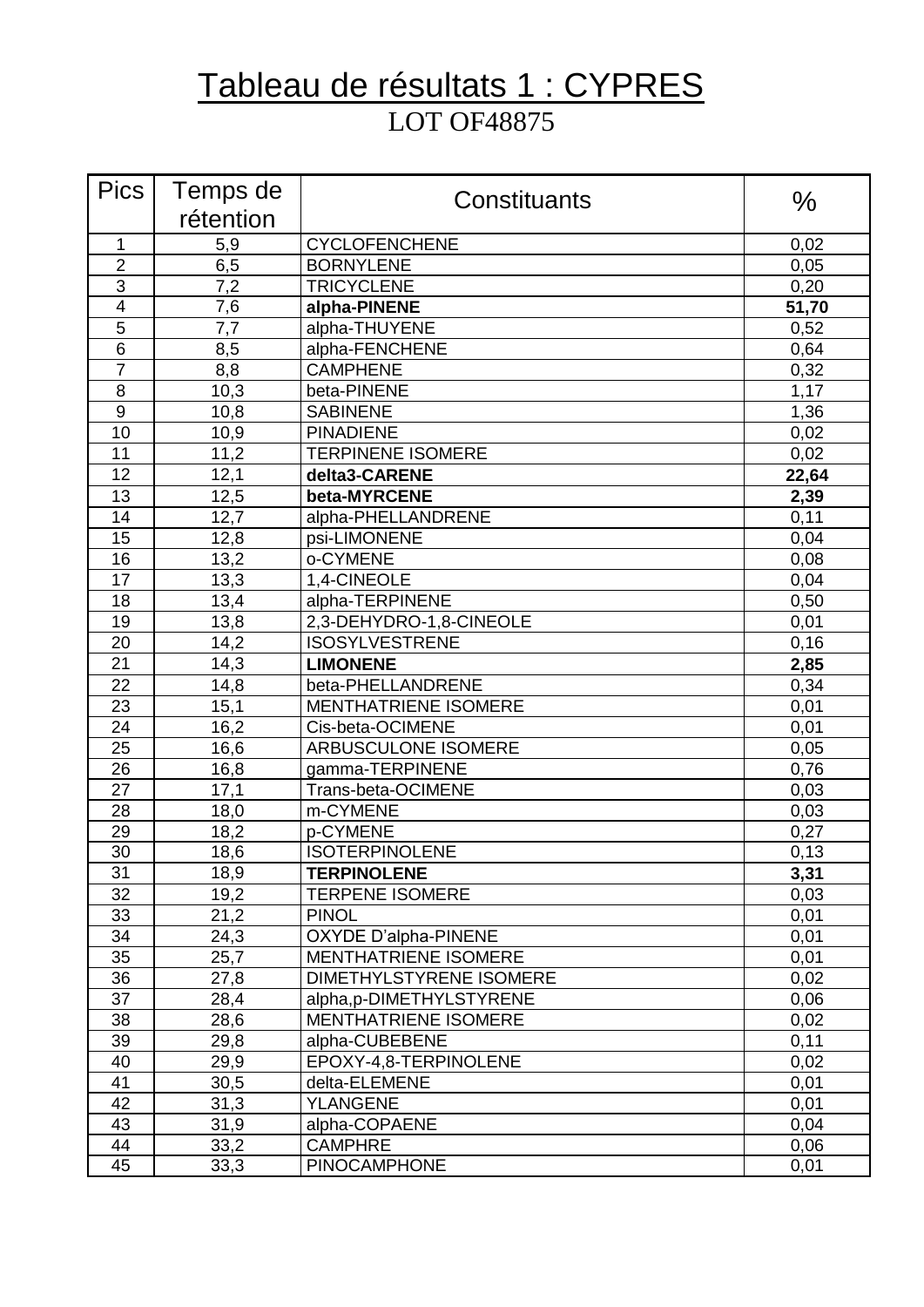### Tableau de résultats 2 : CYPRES BIO LOT OF48875

| 3           |           |                                   |      |
|-------------|-----------|-----------------------------------|------|
| <b>Pics</b> | Temps de  | Constituants                      | $\%$ |
|             | rétention |                                   |      |
| 46          | 33,5      | <b>KARAHANAENONE</b>              | 0,23 |
| 47          | 34,3      | beta-BOURBONENE                   | 0,01 |
| 48          | 34,8      | beta1-CUBEBENE                    | 0,01 |
| 49          | 35,4      | <b>LINALOL</b>                    | 0,38 |
| 50          | 36,0      | <b>ACETATE DE LINALYLE</b>        | 0,03 |
| 51          | 36,2      | Trans-p-MENTH-2-EN-1-OL           | 0,01 |
| 52          | 36,6      | alpha-CEDRENE                     | 0,11 |
| 53          | 36,8      | epsilon-CADINENE                  | 0,23 |
| 54          | 37,0      | <b>LONGIFOLENE</b>                | 0,03 |
| 55          | 37,4      | <b>ACETATE DE BORNYLE</b>         | 0,14 |
| 56          | 37,5      | <b>FENCHOL</b>                    | 0,01 |
| 57          | 38,1      | beta-ELEMENE                      | 0,02 |
| 58          | 38,2      | beta-CUBEBENE                     | 0,02 |
| 59          | 38,4      | beta-CARYOPHYLLENE                | 0,38 |
| 60          | 38,8      | <b>TERPINENE-4-OL</b>             | 1,28 |
| 61          | 38,9      | <b>ACETATE DE TERPINENE-4-YLE</b> | 0,30 |
| 62          | 39,5      | <b>SESQUITERPENE</b>              | 0,01 |
| 63          | 39,9      | <b>THUJOPSENE</b>                 | 0,01 |
| 64          | 40,2      | Cis-p-MENTH-2-EN-1-OL             | 0,02 |
| 65          | 40,6      | CADINA-3,5-DIENE                  | 0,02 |
| 66          | 41,0      | <b>UMBELLULONE</b>                | 0,05 |
| 67          | 41,1      | <b>GERMACRENE A</b>               | 0,06 |
| 68          | 41,8      | Trans-PINOCARVEOL                 | 0,02 |
| 69          | 42,3      | <b>ZONARENE</b>                   | 0,03 |
| 70          | 42,8      | alpha-HUMULENE                    | 0,13 |
| 71          | 43,0      | Cis-4,5-MUUROLADIENE              | 0,10 |
| 72          | 43,5      | <b>ACETATE TERPENIQUE</b>         | 0,28 |
| 73          | 43,8      | <b>NERAL</b>                      | 0,09 |
| 74          | 44,0      | gamma-MUUROLENE                   | 0,12 |
| 75          | 44,2      | COMPOSÉ Mw=150                    | 0,05 |
| 76          | 44,5      | alpha-TERPINEOL                   | 2,41 |
| 77          | 44,6      | <b>ACETATE DE TERPENYLE</b>       | 0,30 |
| 78          | 44,6      | <b>SESQUITERPENE</b>              | 0,03 |
| 79          | 44,8      | <b>SESQUITERPENE</b>              | 0,02 |
| 80          | 45,2      | <b>GERMACRENE D</b>               | 0,54 |
| 81          | 45,4      | <b>CADINENE ISOMERE</b>           | 0,05 |
| 82          | 45,5      | MUUROLENE ISOMERE                 | 0,02 |
| 83          | 45,7      | <b>MENTHADIENOL ISOMERE</b>       | 0,06 |
| 84          | 45,9      | beta-BISABOLENE                   | 0,02 |
| 85          | 46,2      | <b>SESQUITERPENE</b>              | 0,08 |
| 86          | 46,3      | alpha-MUUROLENE                   | 0,08 |
| 87          | 48,1      | delta-CADINENE                    | 0,22 |
| 88          | 48,2      | gamma-CADINENE                    | 0,06 |
| 89          | 48,5      | <b>SESQUITERPENE</b>              | 0,01 |
| 90          | 49,6      | alpha-AMORPHENE                   | 0,02 |